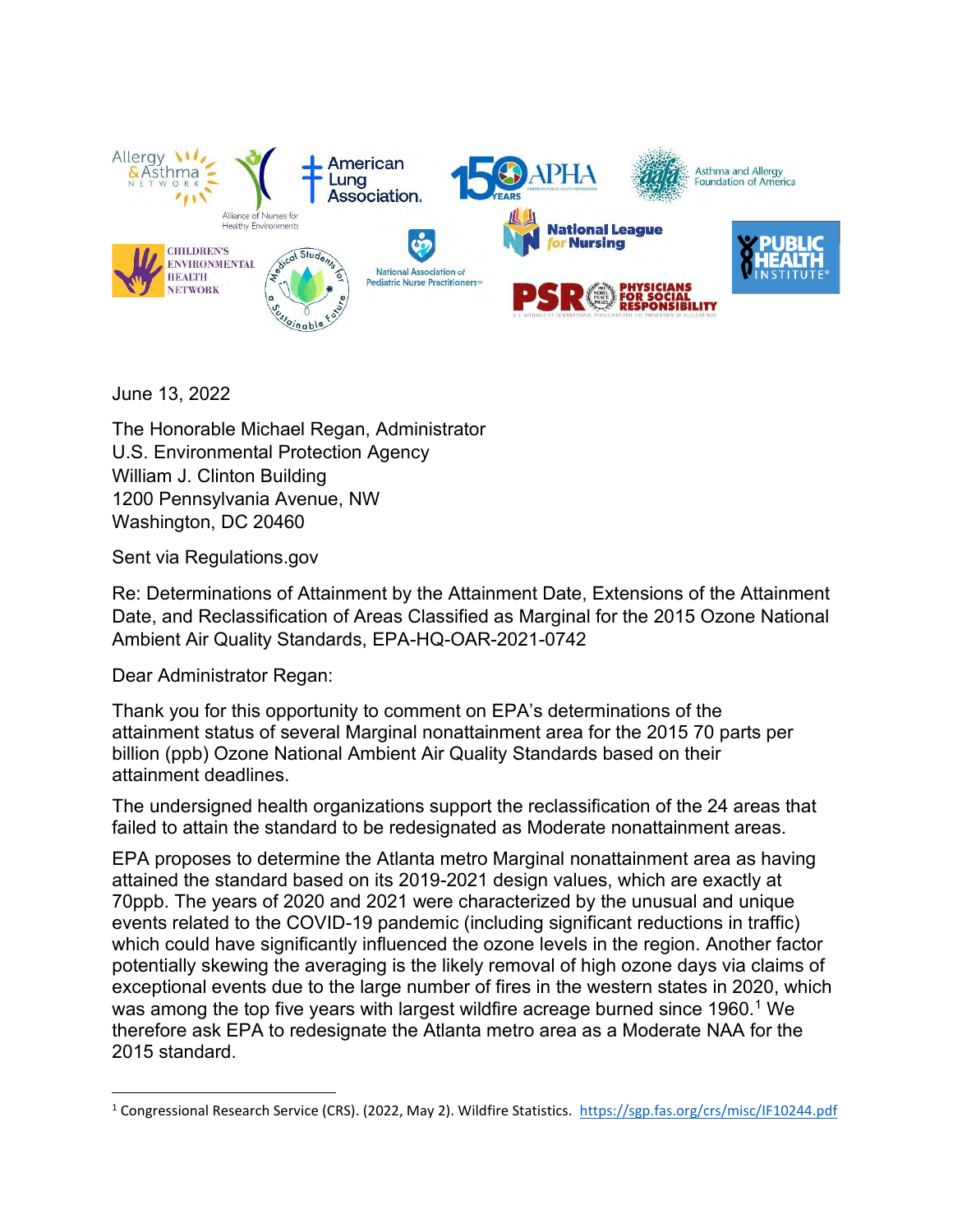We oppose granting one-year attainment date extensions to areas not meeting the standards.

Ozone is a powerful lung irritant. When inhaled, it causes inflammation and other damage that can impact multiple body systems. Ozone exposure can also shorten lives. Short-term exposure causes breathing problems such as chest tightness, coughing, shortness of breath and worsened symptoms for people with asthma and COPD.<sup>2</sup> Longterm exposure may cause lasting harm to respiratory health. Ozone exposure also increases the risk of metabolic disorders like diabetes; $3$  harm to the central nervous system;<sup>4,5</sup> reproductive and developmental harm, including preterm birth and stillbirth;<sup>6</sup>,<sup>7</sup> possible cardiovascular effects; $8$  and premature death. $9$ 

Anyone who spends time outdoors when ozone levels are high is at risk, but pregnant people and fetuses; babies and children; people over 65; and people with asthma, COPD or other lung diseases are at greater risk of harm.

Climate change impacts will add to the urban air pollution burden that could bring more areas into non-attainment and interfere with maintenance areas. We have long advocated for an ozone standard no higher than 60 ppb that is warranted by science to protect public health. Canada, the European Union and Australia all have their ozone standards around 60 ppb, while the WHO recommends a 51 ppb ozone standard<sup>10</sup>.

EPA must be proactive in fostering collaboration among states to facilitate the development and adoption of best technological practices for regional pollution control and attendant public health benefits. The Agency should seize this opportunity to enforce the implementation of effective emissions control technologies expeditiously to ensure public health benefits from standards promulgated seven years ago.

Signed,

Allergy & Asthma Network Alliance of Nurses for Healthy Environments American Lung Association American Public Health Association Asthma and Allergy Foundation of America Children's Environmental Health Network Medical Students for a Sustainable Future

<sup>2</sup> U.S. EPA. Integrated Science Assessment for Ozone and Related Photochemical Oxidants. April 2020. EPA/600/R-20/012. Section 3.1.4.1.

<sup>3</sup> U.S. EPA. 2020, Section 3.2.4.6.

<sup>4</sup> U.S. EPA. 2020, Section 5.1.3.

<sup>5</sup> U.S. EPA. 2020, Sections 7.2.1 and 7.2.2.

<sup>6</sup> Gao Q, Zang E, Bi J, Dubrow R, Lowe SR, Chen H, Zeng Y, Shi L, Chen K. Long-term ozone exposure and cognitive impairment among Chinese older adults: A cohort study. J Env Int. 2022; 160:107072. <sup>7</sup> U.S. EPA. 2020, Section 7.1.3.

<sup>8</sup> Mendola P, Ha S, Pollack AZ, Zhu Y, Seeni I, Kim SS, Sherman S, Liu D. Chronic and acute ozone exposure in the week prior to delivery is associated with risk of stillbirth. Int J Environ Res Pub Health. 2017; 14:731.

<sup>9</sup> U.S. EPA. 2020, Sections 4.1 and 4.2.

<sup>10</sup> https://www.who.int/news-room/feature-stories/detail/what-are-the-who-air-quality-guidelines